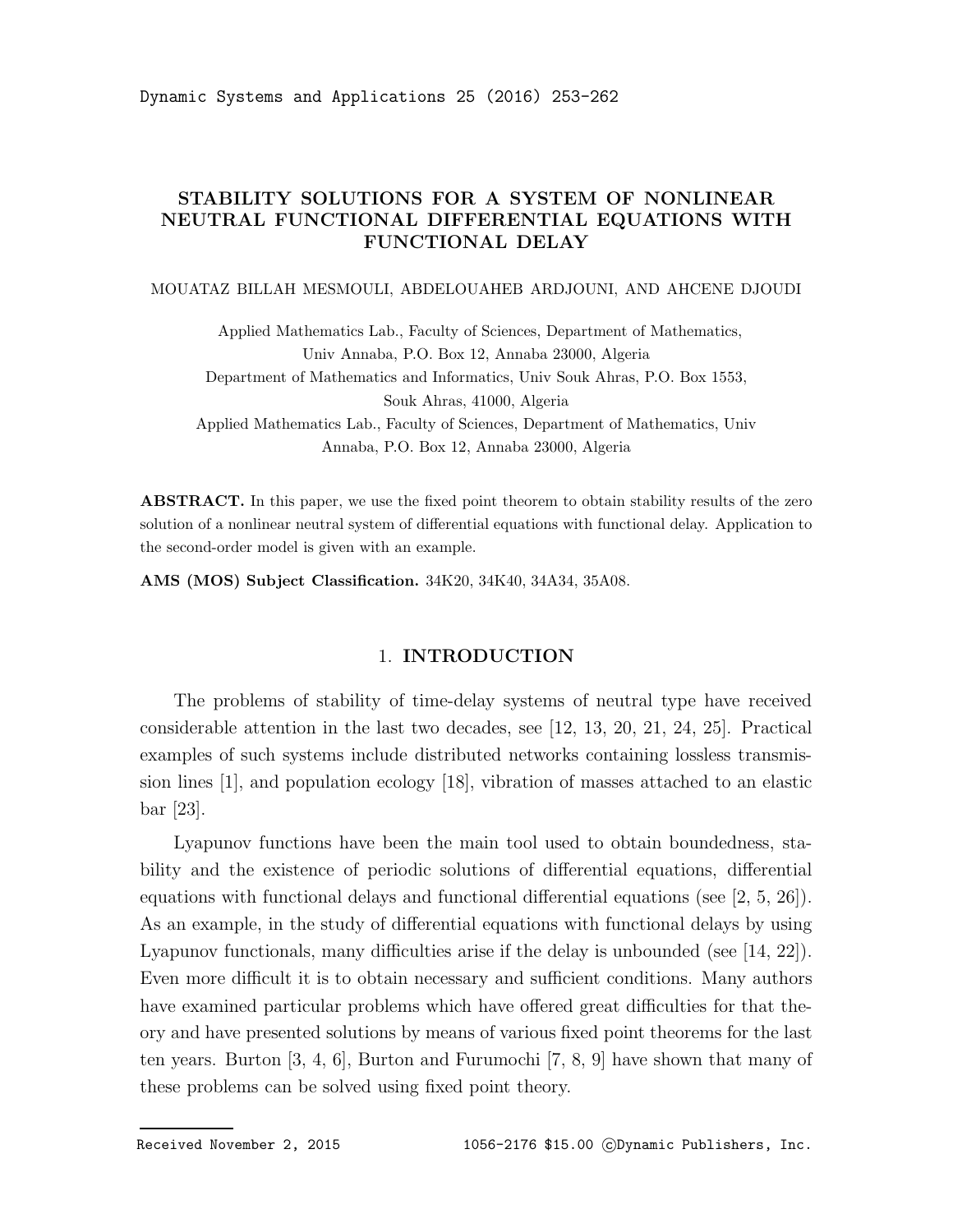In the current paper, motivated by [4, 15, 16, 17] we study the stability results of the zero solution of the nonlinear neutral system of differential equations

(1.1) 
$$
\frac{d}{dt}x(t) = A(t)x(t) + \frac{d}{dt}Q(t, x(t - \tau(t))) + G(t, x(t), x(t - \tau(t))),
$$

with an assumed initial function

$$
x(t) = \psi(t), \quad t \in [m_0, t_0],
$$

where  $\psi \in C([m_0, t_0], \mathbb{R}^n)$ ,  $m_0 = \inf \{t - \tau(t) : t \ge t_0\}$  and  $A(\cdot)$  is nonsingular  $n \times$ n matrix with continuous real-valued functions as its elements,  $\tau(t)$  being scalar, continuous, and  $\tau(t) \geq \tau^* > 0$ . The functions  $Q : \mathbb{R} \times \mathbb{R}^n \to \mathbb{R}^n$  and  $G : \mathbb{R} \times \mathbb{R}^n \times \mathbb{R}^n \to$  $\mathbb{R}^n$  are continuous in their respective arguments.

In the analysis we use the fundamental matrix solution of

(1.2) 
$$
x'(t) = A(t) x(t),
$$

to invert the system (1.1) into an integral system which we derive a fixed point mapping. After then, we define prudently a suitable complete space, depending on the initial condition, so that the mapping is a contraction. Using Banach's contraction mapping principle, we obtain a solution for this mapping, and hence a solution for (1.1), which is asymptotically stable.

The organization of this paper is as follows. In Section 2, we present some definitions, remarks and the inversion of (1.1). In Section 3, we present our main results. Application to the second-order model is given with an example in Section 4.

## 2. PRELIMINARIES

Let  $C(\mathbb{R}, \mathbb{R}^n)$  is the space of all *n*-vector continuous functions endowed with the supremum norm

$$
||x(\cdot)|| = \sup_{t \in [0,\infty)} |x(t)|,
$$

where | denotes the infinity norm for  $x \in \mathbb{R}^n$ . Also, if A is an  $n \times n$  real matrix, then we define the norm of A by

$$
|A| = \sup_{t \in [0,\infty)} \max_{1 \le i \le n} \sum_{j=1}^{n} |a_{ij}(t)|.
$$

Let  $\psi \in C([m_0, t_0], \mathbb{R}^n)$  be a given continuous bounded initial function. We denote such a solution by  $x(t) = x(t, t_0, \psi)$ . From the existence theory we can conclude that for each  $\psi \in C([m_0, t_0], \mathbb{R}^n)$ , there exists a unique solution  $x(t) = x(t, t_0, \psi)$  of (1.1) defined on  $[t_0, \infty)$ . We define  $\|\psi\| = \sup\{|\psi(t)| : m_0 \le t \le t_0\}.$ 

We recall now some definition for fundamental matrix, see also [10].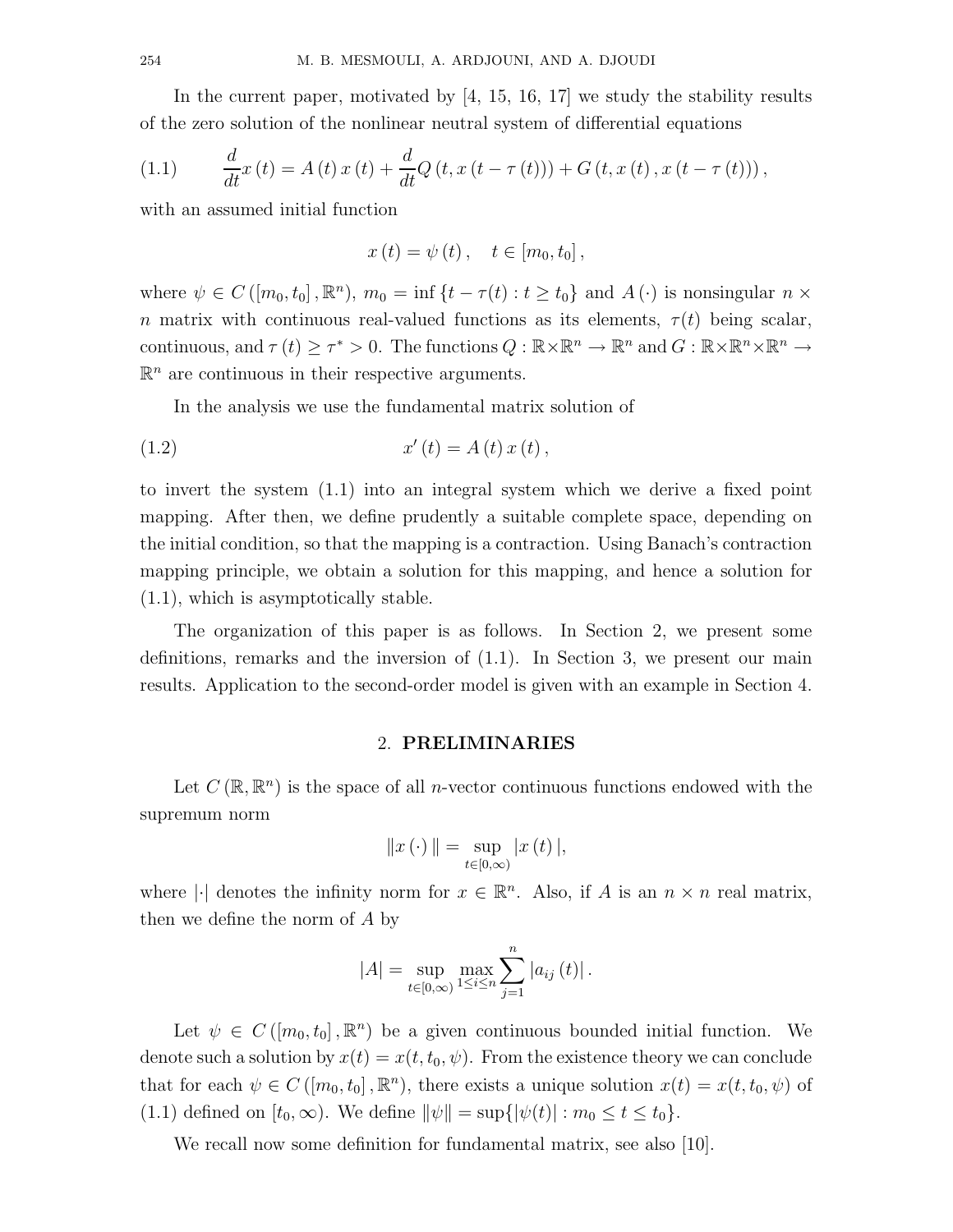**Definition 2.1.** An  $n \times n$  matrix function  $t \to \Phi(t)$ , defined on an open interval J, is called a matrix solution of the homogeneous linear system (1.2) if each of its columns is a (vector) solution.

**Definition 2.2.** A set of n solutions of the homogeneous linear differential equation  $(1.2)$ , all defined on the same open interval J, is called a *fundamental set* of solutions on J if the solutions are linearly independent functions on J.

Definition 2.3. A matrix solution is called a fundamental matrix solution if its columns form a fundamental set of solutions. In addition, a fundamental matrix solution  $t \to \Phi(t)$  is called the *principal fundamental matrix solution* at  $t_0 \in J$  if  $\Phi(t_0) = I$ , where I denotes the  $n \times n$  identity matrix.

**Definition 2.4.** The state transition matrix for the homogeneous linear system  $(1.2)$ on the open interval J is the family of fundamental matrix solutions  $t \to \Phi(t,r)$ parametrized by  $r \in J$  such that  $\Phi(r, r) = I$ .

**Proposition 2.1** ([10, Proposition 2.14]). If  $t \to \Phi(t)$  is a fundamental matrix solution for the system (1.2) on J, then  $\Phi(t,r) := \Phi(t) \Phi^{-1}(r)$  is the state transition matrix. Also, the state transition matrix satisfies the Chapman-Kolmogorov identities

$$
\Phi(r,r) = I, \quad \Phi(t,s) \Phi(s,r) = \Phi(t,r),
$$

and the identities

$$
\Phi(t,s)^{-1} = \Phi(s,t), \quad \frac{\partial \Phi(t,s)}{\partial s} = -\Phi(t,s) A(s).
$$

Throughout this paper,  $\Phi(t)$  will denote a fundamental matrix solution of the homogeneous (unperturbed) linear problem  $(1.2)$ . First, we have to transform  $(1.1)$ into an equivalent equation that possesses the same basic structure and properties to define a fixed point mapping.

**Lemma 2.5.**  $x(\cdot)$  is a solution of the equation  $(1.1)$ if and only if

$$
x(t) = Q(t, x(t - \tau(t))) + \Phi(t, t_0) [x(t_0) - Q(t_0, x(t_0 - \tau(t_0)))]
$$
  
(2.1) 
$$
+ \int_{t_0}^t \Phi(t, s) [A(s) Q(s, x(s - \tau(s))) + G(s, x(s), x(s - \tau(s)))] ds.
$$

*Proof.* Let x be a solution of (1.1) and  $\Phi(t)$  is a fundamental system of solutions of (1.2). Rewrite the equation (1.1) as

$$
\frac{d}{dt} [x(t) - Q(t, x(t - \tau(t)))] = A(t) x(t) + G(t, x(t), x(t - \tau(t))).
$$

Define a new function z by  $z(t) = \Phi^{-1}(t) [x(t) - Q(t, x(t - \tau(t)))]$ . We have

$$
\frac{d}{dt}z(t) = \frac{d}{dt}\Phi^{-1}(t)[x(t) - Q(t, x(t - \tau(t)))]
$$

$$
+ \Phi^{-1}(t)\frac{d}{dt}[x(t) - Q(t, x(t - \tau(t)))].
$$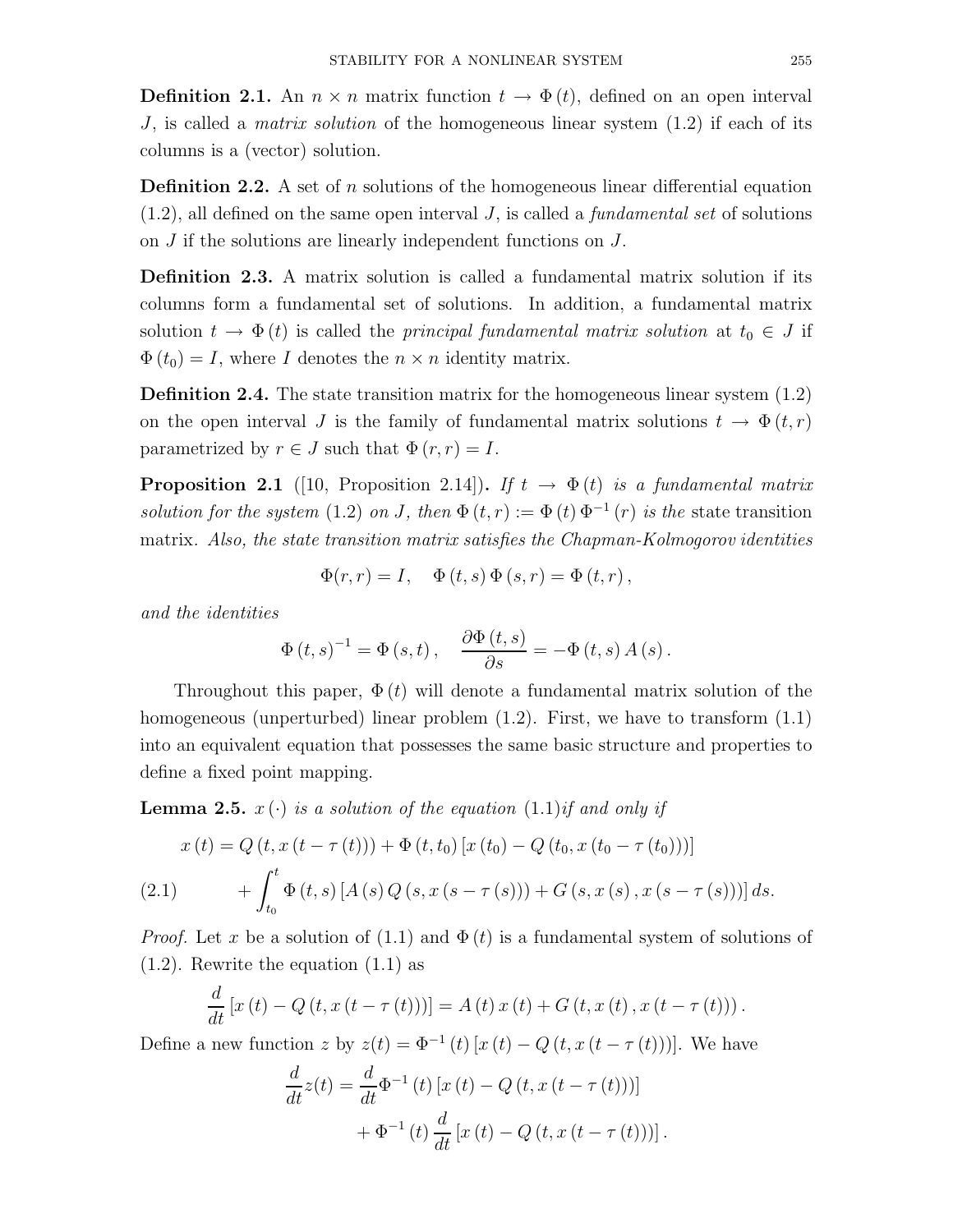By the Proposition 2.1 , it follows that

$$
\frac{d}{dt}\Phi^{-1}(t) = -\Phi^{-1}(t) A(t).
$$

Then

$$
\frac{d}{dt} [x(t) - Q(t, x(t - \tau(t)))]
$$
  
= A(t) [x(t) - Q(t, x(t - \tau(t)))] +  $\Phi$ (t)  $\frac{d}{dt}z(t)$ .

Thus,

$$
A(t) x(t) + G(t, x(t), x(t - \tau(t)))
$$
  
=  $A(t) [x(t) - Q(t, x(t - \tau(t)))] + \Phi(t) \frac{d}{dt} z(t),$ 

and

(2.2) 
$$
\frac{d}{dt}z(t) = \Phi^{-1}(t) \left[ A(t) Q(t, x(t-\tau(t))) + G(t, x(t), x(t-\tau(t))) \right].
$$

Also note that  $z(t_0) = \Phi^{-1}(t_0) [x(t_0) - Q(t_0, x(t_0 - \tau(t_0)))].$ 

An integration of the equation  $(2.2)$  from  $t_0$  to t yields

$$
z(t) - z(t_0) = \int_{t_0}^t \Phi^{-1}(s) \left[ A(s) Q(s, x(s - \tau(s))) + G(s, x(s), x(s - \tau(s))) \right] ds.
$$

Or, in other words,

$$
\Phi^{-1}(t) [x(t) - Q(t, x(t - \tau(t)))]
$$
\n
$$
= \Phi^{-1}(t_0) [x(t_0) - Q(t_0, x(t_0 - \tau(t_0)))]
$$
\n(2.3)\n
$$
+ \int_{t_0}^t \Phi^{-1}(s) [A(s) Q(s, x(s - \tau(s))) + G(s, x(s), x(s - \tau(s)))] ds.
$$

By the Definition 2.4, (2.3) can be expressed by

$$
x(t) = Q(t, x(t - \tau(t))) + \Phi(t, t_0) (x(t_0) - Q(t_0, x(t_0 - \tau(t_0))))
$$
  
+ 
$$
\int_{t_0}^t \Phi(t, s) [A(s) Q(s, x(s - \tau(s))) + G(s, x(s), x(s - \tau(s)))] ds.
$$

 $\Box$ 

The converse implication is easily obtained and the proof is complete.

If  $x : [t_0, \infty) \to \mathbb{R}^n$  is a given solution of (1.1), then discussing the behavior of another solution  $y$  of this equation relative to the solution  $x$ , i.e. discussing the behavior of the difference  $y - x$  is equivalent to studying the behavior of the solution  $z = y - x$  of the equation

$$
z'(t) = A(t) [y(t) - x(t)]
$$
  
+  $\frac{d}{dt} [Q(t, z(t - \tau(t)) + x(t - \tau(t))) - Q(t, x(t - \tau(t)))]$   
+  $G(t, z(t) + x(t), z(t - \tau(t)) + x(t - \tau(t))) - G(t, x(t), x(t - \tau(t)))$ ,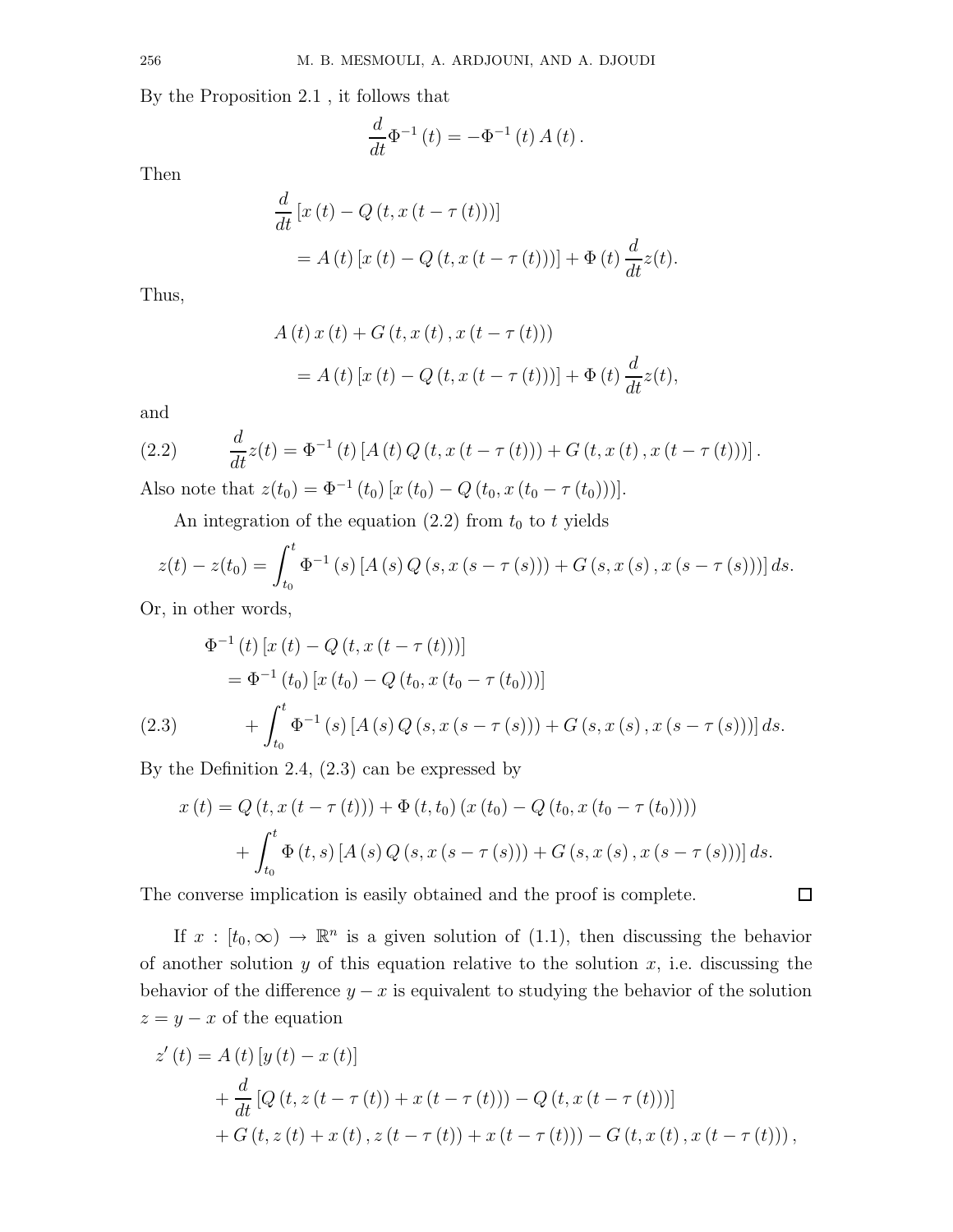relative to the trivial solution  $z \equiv 0$ . Thus we may, without loss in generality, assume that (1.1) has the trivial solution as a reference solution, i.e.

$$
Q(t, 0) = G(t, 0, 0) \equiv 0,
$$

an assumption we shall henceforth make.

In this paper we assume that, for  $t \in \mathbb{R}$ , x, y, z,  $w \in \mathbb{R}^n$ , the functions  $Q(t, x)$ and  $G(t, x, y)$  are globally Lipschitz continuous in x and in x and y, respectively. That, there are positive constants  $k_1$ ,  $k_2$ ,  $k_3$  such that

(2.4) 
$$
|Q(t,x) - Q(t,y)| \le k_1 \|x - y\|,
$$

(2.5) 
$$
|G(t, x, y) - G(t, z, w)| \le k_2 ||x - z|| + k_3 ||y - w||.
$$

# 3. MAIN RESULTS

Our aim here is to give a necessary and sufficient condition for asymptotic stability of the zero solution of (1.1). Stability definitions may be found in [4], for example. By the Lemma 2.5, let a mapping H given by  $(\mathcal{H}\varphi)(t) = \psi(t)$  for  $t \in [m_0, t_0]$  and for  $t \geq t_0$ 

(3.1)  
\n
$$
= Q(t, \varphi(t-\tau(t))) + \Phi(t, t_0) [\psi(t_0) - Q(t_0, \psi(t_0-\tau(t_0)))]
$$
\n
$$
+ \int_{t_0}^t \Phi(t, s) [G(s, \varphi(s), \varphi(s-\tau(s))) + A(s) Q(s, \varphi(s-\tau(s)))] ds,
$$

and define the space  $\mathcal{S}_{\psi}$  by

(3.2) 
$$
\mathcal{S}_{\psi} = \{ \varphi : \mathbb{R} \to \mathbb{R}^n, \varphi(t) = \psi(t) \text{ if } m_0 \le t \le t_0, \varphi(t) \to 0 \text{ as } t \to \infty, \}
$$

$$
\varphi \in C \text{ is bounded}\}.
$$

Then,  $(\mathcal{S}_{\psi}, \|\cdot\|)$  is a complete metric space where  $\|\cdot\|$  is the supremum norm.

**Theorem 3.1.** Assume  $(2.4)$  and  $(2.5)$  hold. Further assume that

(3.3) 
$$
\Phi(t) \to 0 \text{ as } t \to \infty,
$$

(3.4) 
$$
t - \tau(t) \to \infty \text{ as } t \to \infty,
$$

and there is  $\alpha > 0$  such that

(3.5) 
$$
k_1 + \int_{t_0}^t |\Phi(t,s)| (k_2 + k_3 + |A| k_1) ds \le \alpha < 1, \quad t \ge t_0,
$$

hold. Then every solution  $x(t, t_0, \psi)$  of (1.1) with small continuous initial function  $\psi$ , is bounded and asymptotically stable. Moreover, the zero solution is stable at  $t_0$ .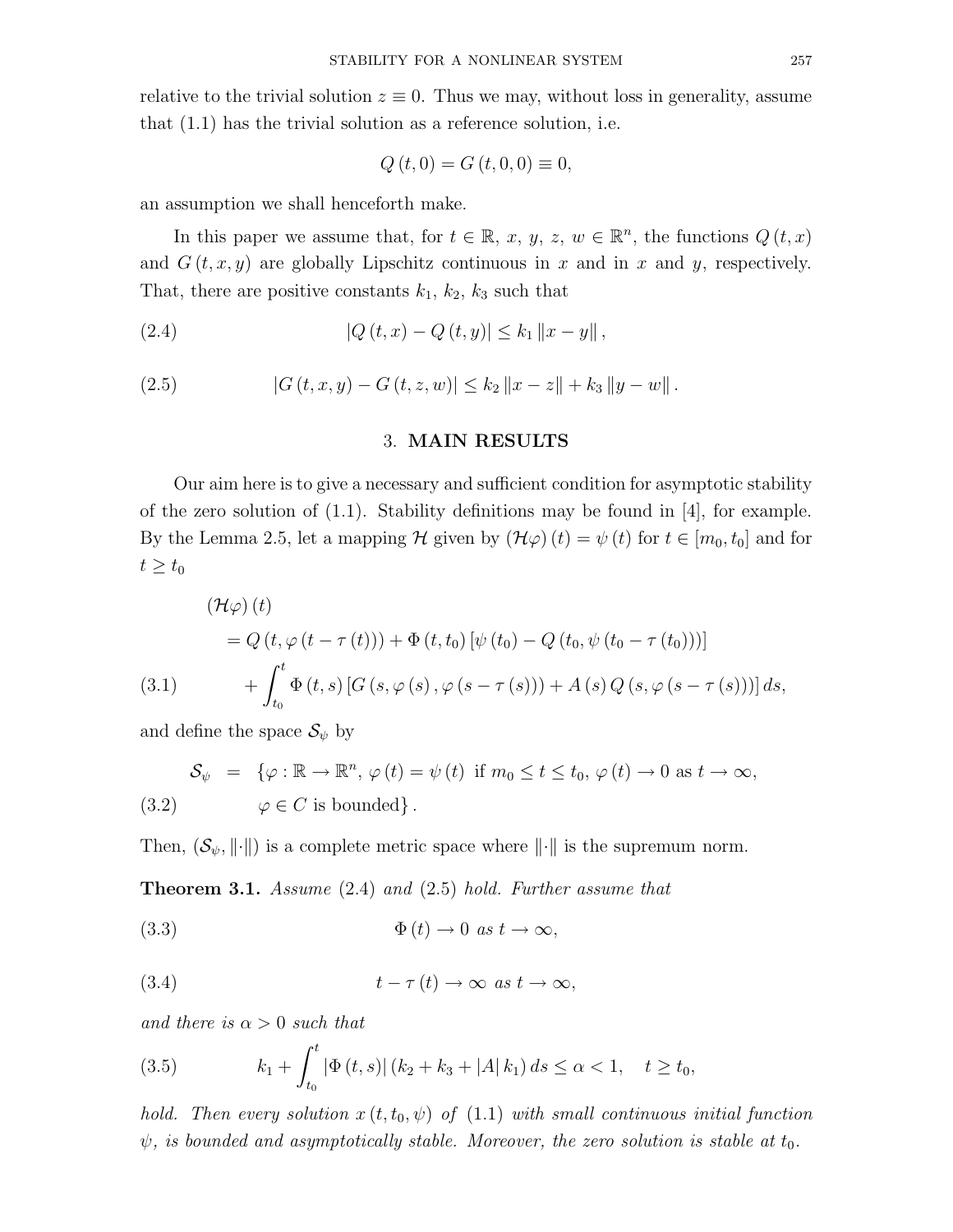*Proof.* Let the mapping  $H$  defined by  $(3.1)$ . Since  $Q$ ,  $G$  are continuous, it is easy to show that H is. Let  $\psi$  be a small given continuous initial function with  $\|\psi\| < \delta$  $(\delta > 0)$ . Since  $\varphi \in \mathcal{S}_{\psi}$  then there exist a positive constant K, such that  $\|\varphi\| \leq K$ , this and the condition (3.5) imply

$$
|(\mathcal{H}\varphi)(t)|
$$
  
\n
$$
\leq |Q(t, \varphi(t-\tau(t)))| + |\Phi(t, t_0)||[\psi(t_0)| + |Q(t_0, \psi(t_0-\tau(t_0)))|]
$$
  
\n
$$
+ \int_{t_0}^t |\Phi(t, s)||[G(s, \varphi(s), \varphi(s-\tau(s)))| + |A(s)||Q(s, \varphi(s-\tau(s)))|| ds
$$
  
\n
$$
\leq k_1 K + |\Phi|\delta(1 + k_1) + K \int_{t_0}^t |\Phi(t, s)| (k_2 + k_3 + |A| k_1) ds
$$
  
\n
$$
\leq |\Phi|\delta(1 + k_1) + \alpha K,
$$

which implies  $\mathcal{H}\varphi$  is bounded, for the right  $\delta$ . Next we show that  $(\mathcal{H}\varphi)(t) \to 0$  as  $t \to \infty$ . The first term on the right side of (3.1) tends to zero, by condition (3.4). Also, the second term on the right side tends to zero, because of (3.3) and the fact that  $\varphi \in \mathcal{S}_{\psi}$ . Let  $\epsilon > 0$  be given, then there exists a  $t_1 > t_0$  such that for  $t > t_1$ ,  $|\varphi(t-\tau(t))| < \epsilon$ . By the condition (3.3), there exists a  $t_2 > t_1$  such that for  $t > t_2$ implies that

$$
\left\vert \Phi \left( t,t_{2}\right) \right\vert <\frac{\epsilon }{\alpha K}.
$$

Thus for  $t > t_2$ , we have

$$
\int_{t_0}^t |\Phi(t,s)| (k_2 |\varphi(s)| + k_3 |\varphi(s - \tau(s))| + |A| k_1 |\varphi(s - \tau(s))|) ds
$$
  
\n
$$
\leq K \int_{t_0}^{t_1} |\Phi(t,s)| (k_2 + k_3 + |A| k_1) ds
$$
  
\n
$$
+ \epsilon \int_{t_1}^t |\Phi(t,s)| (k_2 + k_3 + |A| k_1) ds
$$
  
\n
$$
\leq K |\Phi(t,t_2)| \int_{t_0}^{t_1} |\Phi(t_2,s)| (k_2 + k_3 + |A| k_1) ds + \alpha \epsilon
$$
  
\n
$$
\leq \alpha K |\Phi(t,t_2)| + \alpha \epsilon < \alpha \epsilon + \epsilon.
$$

Hence,  $(\mathcal{H}\varphi)(t) \to 0$  as  $t \to \infty$ . It is natural now to prove that  $\mathcal{H}$  is contraction under the supremum norm. Let,  $\varphi_1, \varphi_2 \in \mathcal{S}_{\psi}$ . Then

$$
|(\mathcal{H}\varphi_{1})(t) - (\mathcal{H}\varphi_{2})(t)|
$$
  
\n
$$
\leq |Q(t, \varphi_{1}(t - \tau(t))) - Q(t, \varphi_{2}(t - \tau(t)))|
$$
  
\n
$$
+ \int_{t_{0}}^{t} |\Phi(t, s)| (k_{2} ||\varphi_{1} - \varphi_{2}|| + k_{3} ||\varphi_{1} - \varphi_{2}|| + k_{1} |A| ||\varphi_{1} - \varphi_{2}||) ds
$$
  
\n
$$
\leq \alpha ||\varphi_{1} - \varphi_{2}||.
$$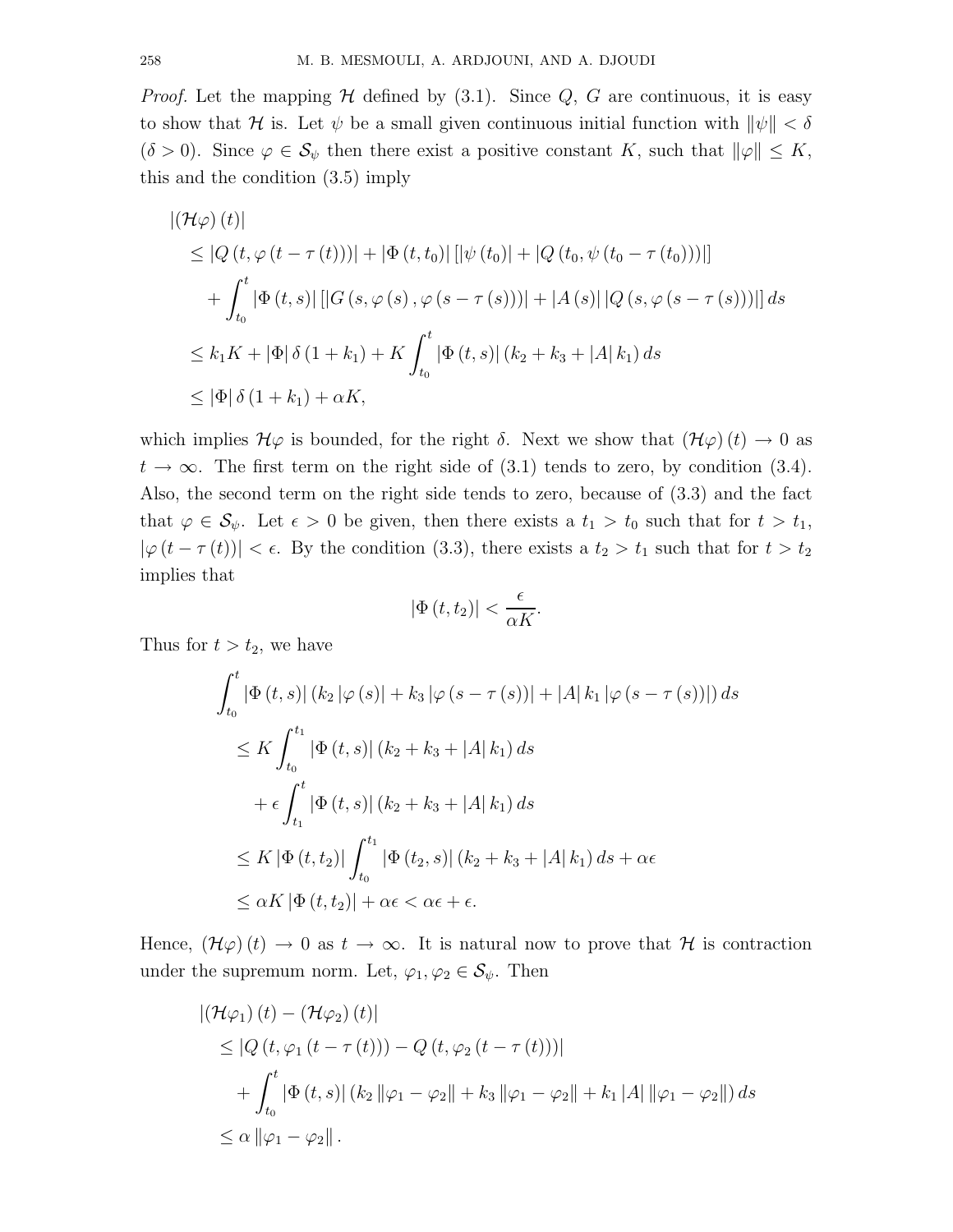Hence, the contraction mapping principle implies,  $\mathcal{H}$  has a unique fixed point in  $\mathcal{S}_{\psi}$ which solves (1.1), bounded and asymptotically stable. The stability of the zero solution of (1.1) follows simply by replacing K by  $\epsilon$ .  $\Box$ 

### 4. APPLICATION TO SECOND-ORDER MODE

Consider the second-order nonlinear neutral differential equation

$$
(4.1) \frac{d^2}{dt^2}x(t) + p(t)\frac{d}{dt}x(t) + q(t)x(t) = \frac{d}{dt}V(t, x(t - \tau(t))) + W(t, x(t), x(t - \tau(t))),
$$

where p and q are continuous real-valued functions. The function  $V : \mathbb{R} \times \mathbb{R} \to \mathbb{R}$ is differentiable and  $W : \mathbb{R} \times \mathbb{R} \times \mathbb{R} \to \mathbb{R}$  continuous in their respective arguments. They are also globally Lipschitz continuous in  $x$  and in  $x$  and  $y$ , respectively. That is, there are positive constants  $l_1$ ,  $l_2$ ,  $l_3$  such that

(4.2) 
$$
|V(t,x) - V(t,y)| \le l_1 \|x - y\|,
$$

and

(4.3) 
$$
|V(t, x, y) - V(t, z, w)| \leq l_2 ||x - z|| + l_3 ||y - w||.
$$

To show the stability solutions, we transform (4.1) by letting

$$
\begin{cases}\nx_1 = x, \\
x_2 = x',\n\end{cases}
$$

into a following system

$$
\begin{pmatrix}\nx_1(t) \\
x_2(t)\n\end{pmatrix}' = \begin{pmatrix}\n0 & 1 \\
-q(t) & -p(t)\n\end{pmatrix}\n\begin{pmatrix}\nx_1(t) \\
x_2(t)\n\end{pmatrix} + \frac{d}{dt}\n\begin{pmatrix}\n0 \\
V(t, x_1(t - \tau(t)))\n\end{pmatrix} + \begin{pmatrix}\n0 \\
W(t, x_1(t), x_1(t - \tau(t)))\n\end{pmatrix},
$$

where

$$
A(\cdot) = \begin{pmatrix} 0 & 1 \\ -q(\cdot) & -p(\cdot) \end{pmatrix}, Q(t, x(t - \tau(t))) = \begin{pmatrix} 0 \\ V(t, x_1(t - \tau(t))) \end{pmatrix},
$$

$$
G(t, x(t), x(t - g(t))) = \begin{pmatrix} 0 \\ W(t, x_1(t), x_1(t - \tau(t))) \end{pmatrix}.
$$

and  $\psi$  be a small continuous initial function,  $\psi \in C([m_0, t_0], \mathbb{R}^2)$  with  $\|\psi\| < \delta$  $(\delta > 0).$ 

**Example 4.1.** Let  $q(t) = 4$ ,  $p(t) = 5$ ,  $\tau(t) = \frac{t}{2}$ ,  $V(t, w) = \lambda_1 \sin(t) w^2$ ,  $W(t, z, w) =$  $\lambda_2 \cos(t) z - \lambda_3 w$ . Consider the Banach space

(4.5) 
$$
\mathcal{S}_{\psi} = \{ \varphi : \mathbb{R} \to \mathbb{R}^2, \varphi(t) = \psi(t) \text{ if } -\infty \le t \le t_0, \varphi(t) \to 0 \text{ as } t \to \infty, \}
$$

$$
\varphi \in C \text{ is bounded}\}.
$$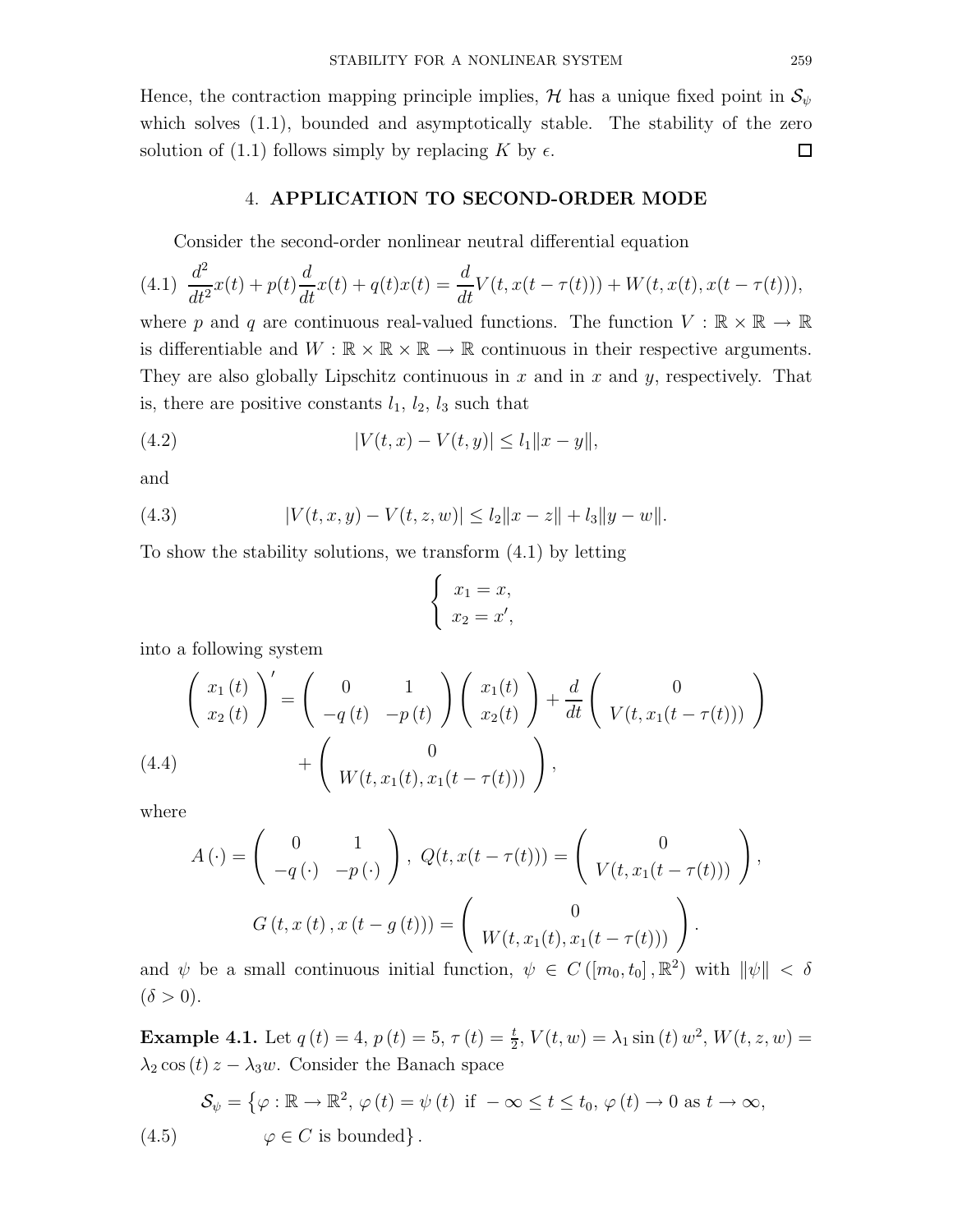Let  $\varphi = (\varphi_1, \varphi_2)^t$ ,  $\phi = (\phi_1, \phi_2)^t$ . Then, we have

$$
||G(\cdot, \varphi(\cdot), \varphi(\cdot - g(\cdot))) - G(\cdot, \phi(\cdot), \phi(\cdot - g(\cdot)))||
$$
  
\$\leq \lambda\_2 ||\varphi - \phi|| + \lambda\_3 ||\varphi - \phi||\$.

Hence  $k_2 = \lambda_2$ ,  $k_3 = \lambda_3$ , in the same way  $k_1 = 2\lambda_1 K$ , and

$$
\Phi(t, t_0) = e^{(t - t_0)A} = Pe^{(t - t_0)D}P^{-1},
$$

where

$$
D = \begin{pmatrix} -1 & 0 \\ 0 & -4 \end{pmatrix}, e^{(t-t_0)D} = \begin{pmatrix} e^{-1(t-t_0)} & 0 \\ 0 & e^{-4(t-t_0)} \end{pmatrix}, P = \begin{pmatrix} -1 & 1 \\ 1 & -4 \end{pmatrix}.
$$

Consequently,  $\Phi(t, t_0) \to 0$  as  $t \to \infty$ ,  $t - \frac{t}{2} = \frac{t}{2} \to \infty$  as  $t \to \infty$  and

$$
2\lambda_1 K + \int_{t_0}^t \left| P e^{(t-s)D} P^{-1} \right| (\lambda_2 + \lambda_3 + |A| \, 2\lambda_1 K) \, ds < 1,
$$

is satisfied for  $\lambda_i$ ,  $1 \leq i \leq 3$  small enough. Then  $(2.4)$ ,  $(2.5)$  and  $(3.3)$ – $(3.5)$  of the Theorem 3.1 are satisfied, which imply the zero solution of (4.1) is asymptotically stable.

# REFERENCES

- [1] R. K. Brayton, Bifurcation of periodic solutions in a nonlinear difference-differential equation of neutral type, Quart. Appl. Math., Vol.24, No.3 (1966), pp. 215–224.
- [2] T. A. Burton, Stability and Periodic Solutions of Ordinary and Functional Differential Equations, Academic Press, Orlando, Florida, 1985.
- [3] T. A. Burton, A fixed point theorem of Krasnoselskii, Applied Mathematics Letters, 11 (1) (1998), 85–88.
- [4] T. A. Burton, Stability by Fixed Point Theory for Functional Differential Equations, Dover Publications, New York, 2006.
- [5] T. A. Burton, L. Hatvani, Stability theorems for non-autonomous functional differential equations by Liapunov functionals, Tohoku Math. J. 41 (1989) 295–306.
- [6] T. A. Burton, Perron-type stability theorems for neutral equations, Nonlinear Anal. 55 (2003) 285–297.
- [7] T. A. Burton, T. Furumochi, Fixed points and problems in stability theory, Dynam. Systems Appl. 10 (2001) 89–116.
- [8] T. A. Burton, T. Furumochi, A note on stability by Schauder's theorem, Funkcial. Ekvac. 44 (2001) 73–82.
- [9] T. A. Burton, T. Furumochi, Krasnoselskii's fixed point theorem and stability, Nonlinear Anal. 4 (49) (2002) 445–454.
- [10] C. Chicone, Ordinary differential equations with applications, Springer 1999.
- [11] I. Gyori, F. Hartung, Preservation of stability in a linear neutral differential equation under delay perturbations, Dynam. Systems Appl. 10 (2001), 225–242.
- [12] J. Hale, Ordinary Differential Equations, Robert E. Krieger Publishing Company, New York 1980.